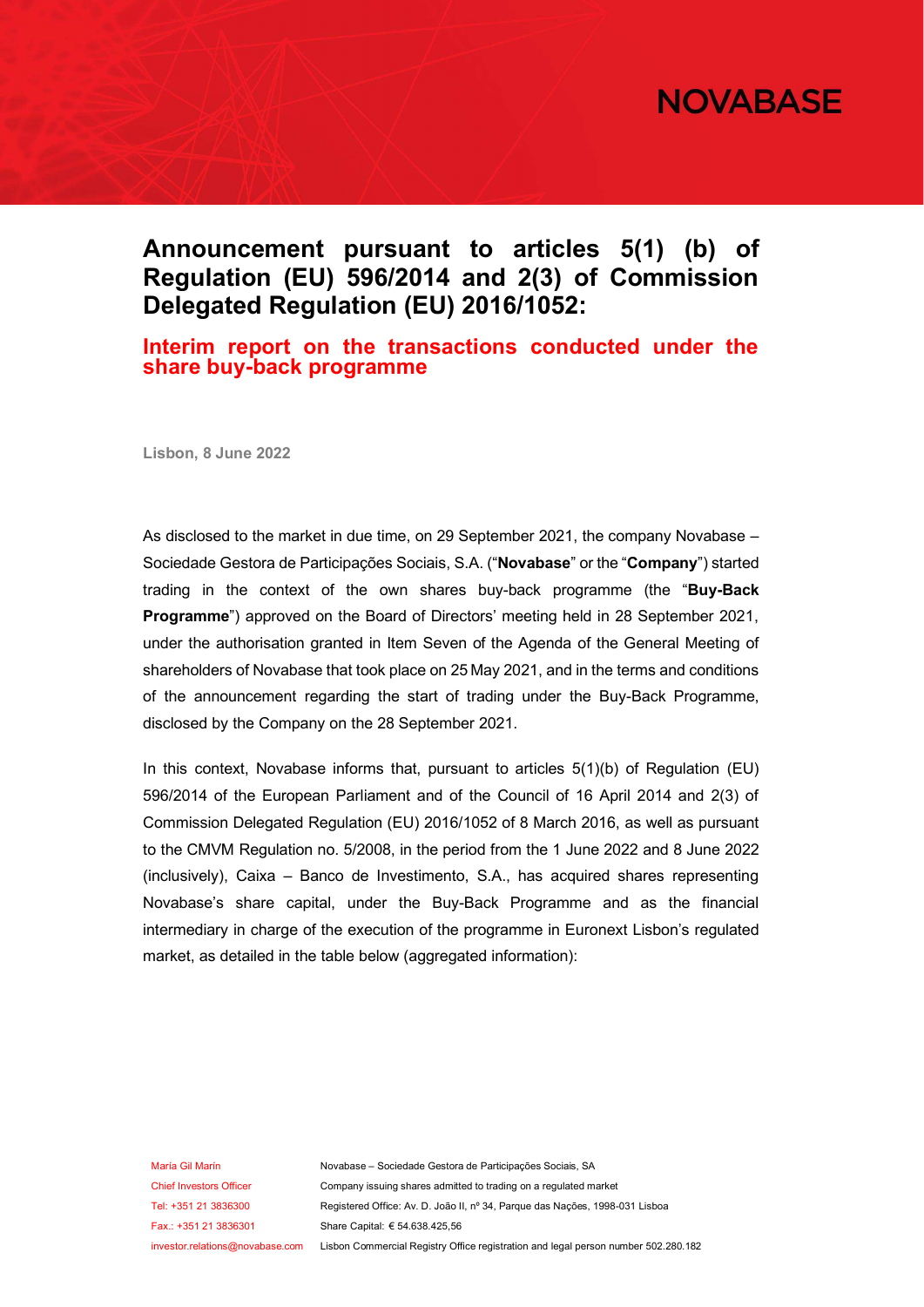# **NOVABASE**

| <b>ISIN Code: PTNBA0AM0006</b>    |                                                |                                           |                                    |                           |
|-----------------------------------|------------------------------------------------|-------------------------------------------|------------------------------------|---------------------------|
| Date of the<br><b>Transaction</b> | <b>Aggregated</b><br><b>Volume</b><br>(shares) | Weighted<br><b>Average Price</b><br>(EUR) | % Session's<br><b>Total Volume</b> | % Share<br><b>Capital</b> |
| 01/06/2022                        | 8,270                                          | 5.157                                     | 23.23                              | 0.026                     |
| 02/06/2022                        | 1,800                                          | 5.163                                     | 21.12                              | 0.006                     |
| 03/06/2022                        | -                                              |                                           | -                                  | -                         |
| 06/06/2022                        | -                                              |                                           | -                                  |                           |
| 07/06/2022                        | 1,200                                          | 5.110                                     | 11.39                              | 0.004                     |
| 08/06/2022                        |                                                |                                           |                                    |                           |

On the 8 June 2022, Novabase held, as a result of the transactions indicated herein, an aggregated total of 849,639 own shares, representing 2.71% of the Company's share capital.

Further detailed information on all transactions carried out, under the Buy-Back Programme, in the period from the 1 June 2022 and the 8 June 2022 (inclusively), may be found in the in the documents annexed hereto.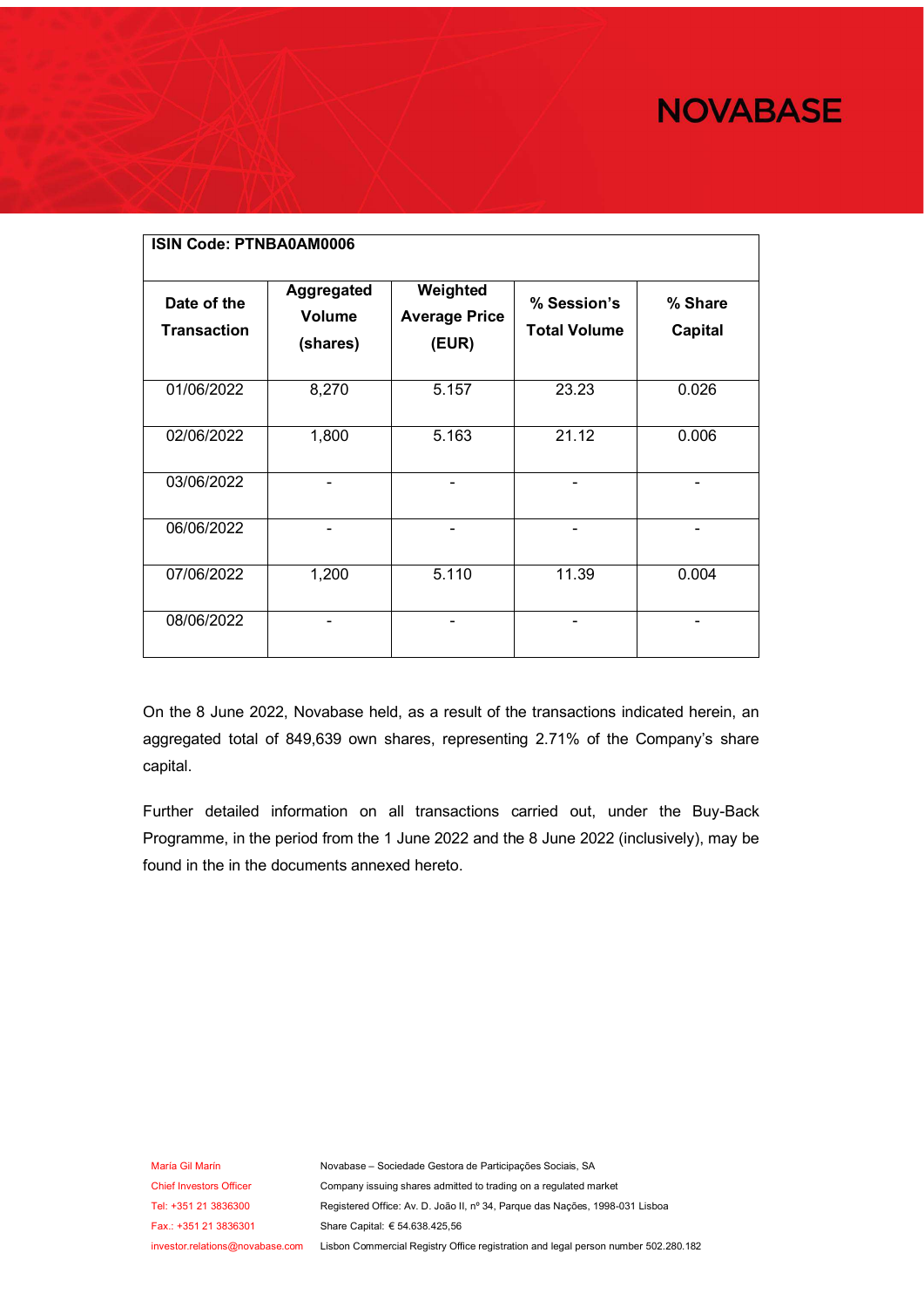

|      | Cliente: 419143 / 112507267 - NB - NOVABASE, SGPS, SA |                                    |          |                    |          |           |          |                 |                             |  |
|------|-------------------------------------------------------|------------------------------------|----------|--------------------|----------|-----------|----------|-----------------|-----------------------------|--|
| Fax: |                                                       |                                    |          |                    |          |           |          |                 |                             |  |
| Att: |                                                       |                                    |          |                    |          |           |          |                 |                             |  |
|      |                                                       |                                    |          |                    |          |           |          |                 |                             |  |
| C/V  | Contrata                                              | Título                             | Tp. Neg. |                    |          |           |          |                 |                             |  |
|      | Qtd./Montante                                         | Pr.Médio                           |          | Importância        | Tx.Corr. | I.S.Corr. | Tx.Bolsa | Outros Encargos | Pr.Unit.Liq. VI. Líquido    |  |
|      | Sessão de: 01/06/2022                                 |                                    |          |                    |          |           |          |                 |                             |  |
|      | Data de Liquidação: 03/06/2022                        |                                    |          |                    |          |           |          |                 |                             |  |
|      | <b>EUR</b><br>Moeda:                                  |                                    |          |                    |          |           |          |                 |                             |  |
|      | Praça:                                                | EURONEXT LISBOA                    |          |                    |          |           |          |                 |                             |  |
| C    | 2022060100175                                         | <b>NOVABASE SGPS</b><br><b>NOM</b> | P        | ISIN: PTNBA0AM0006 |          |           |          |                 |                             |  |
|      | 8 2 7 0                                               | 5,15748730                         |          | 42.652,42          | 31,99    | 1,28      | 0,00     | 0,00            | -42.685,69<br>$-5,16151028$ |  |

| $N°$ Ordem IF        | N.º de Negócio | Qtd./Mont. Neq. | Preço Neg. | Cotação | Hora Neg. |
|----------------------|----------------|-----------------|------------|---------|-----------|
| 20220601112324871039 | 10241          | 342             | 5,1800     | Vista   | 15:17:44  |
| 20220601112324871039 | 10497          | 39              | 5,1800     | Vista   | 15:18:26  |
| 20220601112324871039 | 10753          | 303             | 5,1800     | Vista   | 15:18:26  |
| 20220601112324871039 | 11009          | 197             | 5,1800     | Vista   | 15:19:06  |
| 20220601112324871039 | 11777          | 250             | 5,1600     | Vista   | 15:34:17  |
| 20220601112324871039 | 14593          | 351             | 5,1400     | Vista   | 15:39:36  |
| 20220601112324871039 | 14849          | 453             | 5,1400     | Vista   | 15:40:16  |
| 20220601112324871039 | 15105          | 342             | 5,1400     | Vista   | 15:40:54  |
| 20220601112324871039 | 15361          | 342             | 5,1400     | Vista   | 15:41:33  |
| 20220601112324871039 | 1537           | 250             | 5,2600     | Vista   | 12:03:47  |
| 20220601112324871039 | 15617          | 342             | 5,1400     | Vista   | 15:42:15  |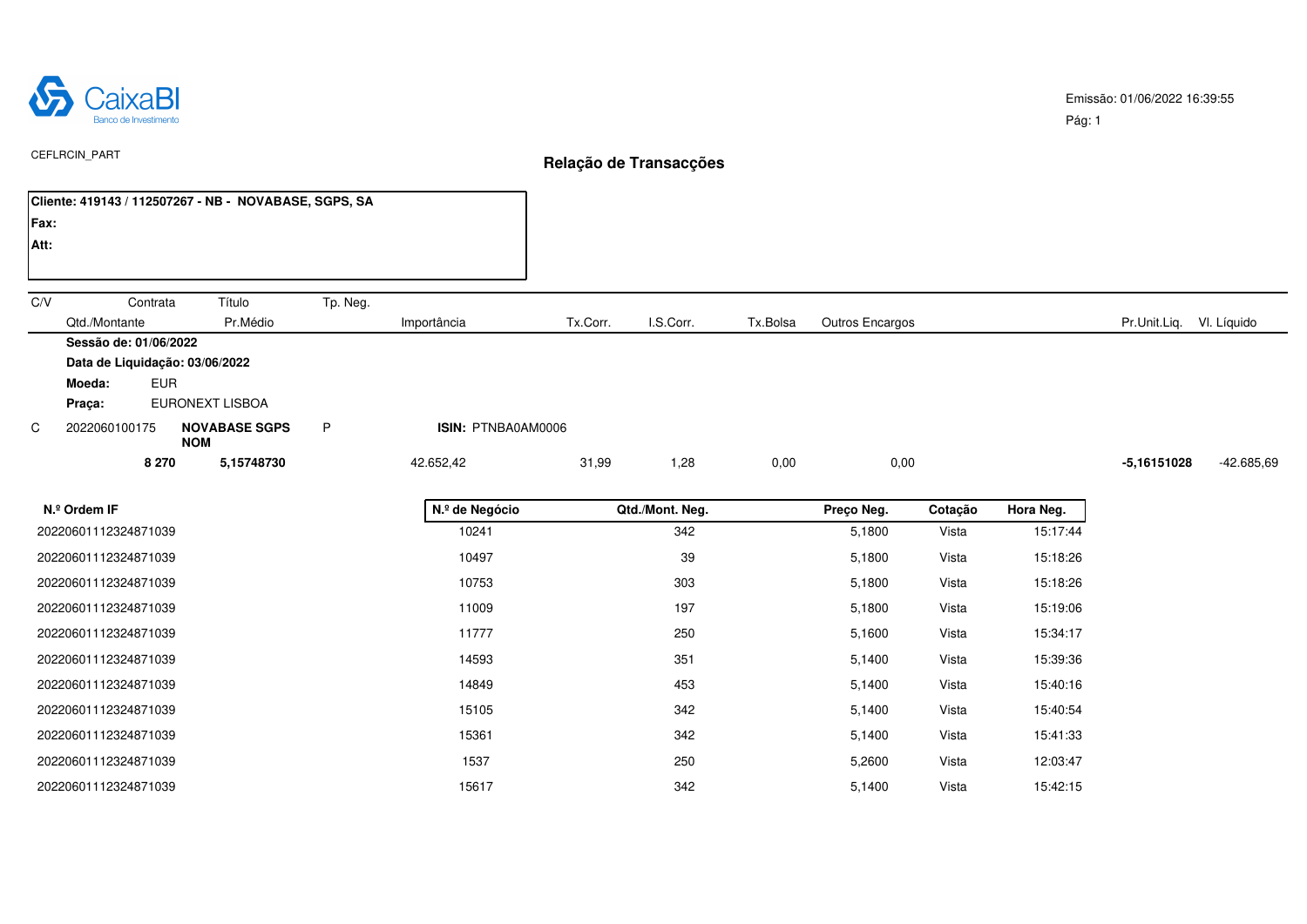

| Cliente: 419143 / 112507267 - NB - NOVABASE, SGPS, SA |                         |                       |                 |       |          |                          |  |
|-------------------------------------------------------|-------------------------|-----------------------|-----------------|-------|----------|--------------------------|--|
| Fax:                                                  |                         |                       |                 |       |          |                          |  |
| Att:                                                  |                         |                       |                 |       |          |                          |  |
|                                                       |                         |                       |                 |       |          |                          |  |
| C/V<br>Título<br>Contrata<br>Tp. Neg.                 |                         |                       |                 |       |          |                          |  |
| Qtd./Montante<br>Pr.Médio                             | Tx.Corr.<br>Importância | I.S.Corr.<br>Tx.Bolsa | Outros Encargos |       |          | Pr.Unit.Liq. VI. Líquido |  |
| Sessão de: 01/06/2022                                 |                         |                       |                 |       |          |                          |  |
| Data de Liquidação: 03/06/2022                        |                         |                       |                 |       |          |                          |  |
| <b>EUR</b><br>Moeda:                                  |                         |                       |                 |       |          |                          |  |
| EURONEXT LISBOA<br>Praça:                             |                         |                       |                 |       |          |                          |  |
| 20220601112324871039                                  | 15873                   | 30                    | 5,1400          | Vista | 15:42:57 |                          |  |
| 20220601112324871039                                  | 16129                   | 300                   | 5,1400          | Vista | 15:42:57 |                          |  |
| 20220601112324871039                                  | 16897                   | 184                   | 5,1000          | Vista | 15:44:57 |                          |  |
| 20220601112324871039                                  | 17153                   | 342                   | 5,1000          | Vista | 15:45:34 |                          |  |
| 20220601112324871039                                  | 19969                   | 314                   | 5,1000          | Vista | 16:00:39 |                          |  |
| 20220601112324871039                                  | 20225                   | 343                   | 5,1000          | Vista | 16:01:17 |                          |  |
| 20220601112324871039                                  | 20481                   | 163                   | 5,1000          | Vista | 16:01:59 |                          |  |
| 20220601112324871039                                  | 21761                   | 292                   | 5,0800          | Vista | 16:26:39 |                          |  |
| 20220601112324871039                                  | 22017                   | 332                   | 5,0800          | Vista | 16:27:58 |                          |  |
| 20220601112324871039                                  | 3073                    | 474                   | 5,2400          | Vista | 13:13:13 |                          |  |
| 20220601112324871039                                  | 3329                    | 26                    | 5,2400          | Vista | 13:47:10 |                          |  |
| 20220601112324871039                                  | 4353                    | 300                   | 5,2200          | Vista | 13:47:10 |                          |  |
| 20220601112324871039                                  | 5633                    | 145                   | 5,2000          | Vista | 13:50:32 |                          |  |
| 20220601112324871039                                  | 5889                    | 340                   | 5,2000          | Vista | 13:51:14 |                          |  |
| 20220601112324871039                                  | 6145                    | 340                   | 5,2000          | Vista | 13:51:52 |                          |  |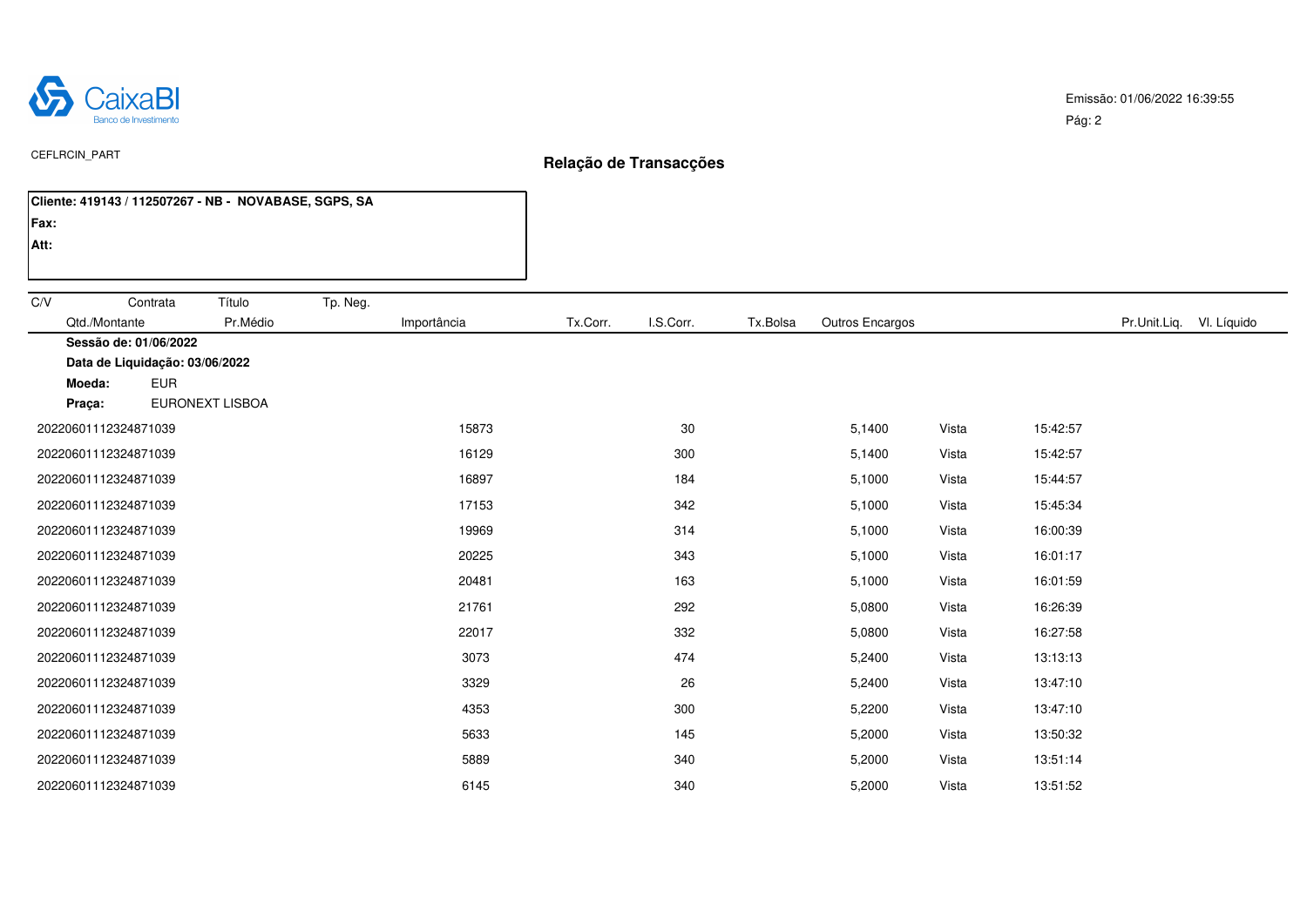

|      |                                        |            | Cliente: 419143 / 112507267 - NB - NOVABASE, SGPS, SA |          |                                 |                       |           |                               |                 |            |          |                          |
|------|----------------------------------------|------------|-------------------------------------------------------|----------|---------------------------------|-----------------------|-----------|-------------------------------|-----------------|------------|----------|--------------------------|
| Fax: |                                        |            |                                                       |          |                                 |                       |           |                               |                 |            |          |                          |
| Att: |                                        |            |                                                       |          |                                 |                       |           |                               |                 |            |          |                          |
|      |                                        |            |                                                       |          |                                 |                       |           |                               |                 |            |          |                          |
| C/V  |                                        | Contrata   | Título                                                | Tp. Neg. |                                 |                       |           |                               |                 |            |          |                          |
|      | Qtd./Montante<br>Sessão de: 01/06/2022 |            | Pr.Médio                                              |          | Importância                     | Tx.Corr.              | I.S.Corr. | Tx.Bolsa                      | Outros Encargos |            |          | Pr.Unit.Liq. VI. Líquido |
|      | Data de Liquidação: 03/06/2022         |            |                                                       |          |                                 |                       |           |                               |                 |            |          |                          |
|      | Moeda:                                 | <b>EUR</b> |                                                       |          |                                 |                       |           |                               |                 |            |          |                          |
|      | Praça:                                 |            | <b>EURONEXT LISBOA</b>                                |          |                                 |                       |           |                               |                 |            |          |                          |
|      | 20220601112324871039                   |            |                                                       |          | 6401                            |                       | 125       |                               | 5,2000          | Vista      | 13:52:34 |                          |
|      | 20220601112324871039                   |            |                                                       |          | 6657                            |                       | 215       |                               | 5,2000          | Vista      | 13:52:34 |                          |
|      | 20220601112324871039                   |            |                                                       |          | 6913                            |                       | 85        |                               | 5,2000          | Vista      | 13:53:14 |                          |
|      | 20220601112324871039                   |            |                                                       |          | 7937                            |                       | 195       |                               | 5,1200          | Vista      | 13:54:17 |                          |
|      | 20220601112324871039                   |            |                                                       |          | 9729                            |                       | 172       |                               | 5,1800          | Vista      | 15:16:21 |                          |
|      | 20220601112324871039                   |            |                                                       |          | 9985                            |                       | 342       |                               | 5,1800          | Vista      | 15:17:02 |                          |
|      |                                        |            | <b>Total de Compras:</b>                              |          | 42 652,42                       | 31,99                 | 1,28      | 0,00                          | 0,00            |            |          | -42 685,69               |
|      |                                        |            |                                                       |          | Total da Praça EURONEXT LISBOA: | 31,99                 | 1,28      | 0,00                          | 0,00            |            |          | -42 685,69               |
|      |                                        |            |                                                       |          | Total:                          | 31,99                 | 1,28      | 0,00                          | 0,00            |            |          | -42 685,69               |
|      |                                        |            |                                                       |          |                                 | Liquidação Financeira |           |                               |                 |            |          |                          |
|      |                                        |            |                                                       |          |                                 |                       |           | Banco de Portugal: 03/06/2022 |                 | <b>EUR</b> |          | -42 652,42               |
|      |                                        |            |                                                       |          |                                 |                       |           | <b>CAIXA BI</b>               |                 | <b>EUR</b> |          | $-33,27$                 |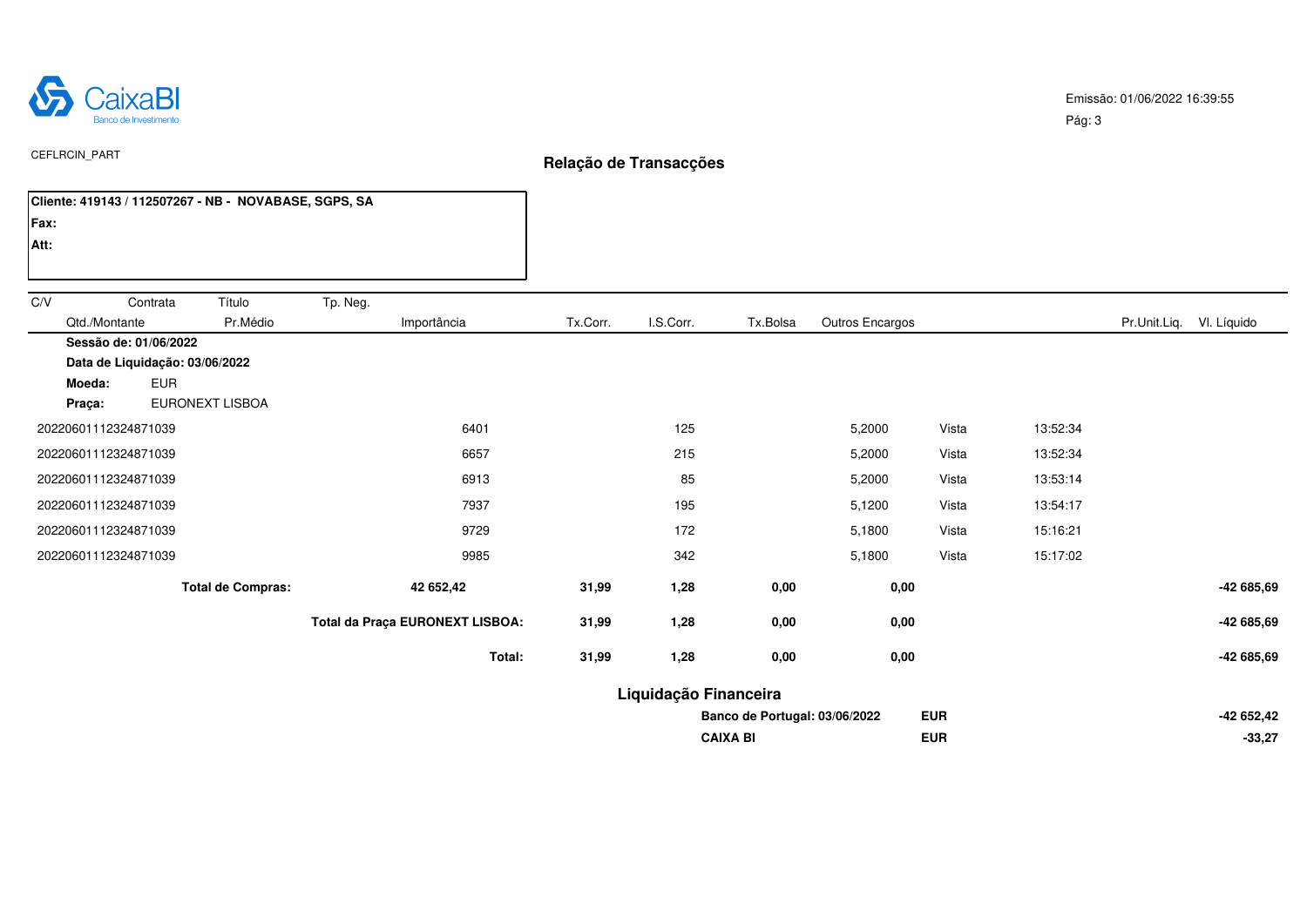

|      | Cliente: 419143 / 112507267 - NB - NOVABASE, SGPS, SA                                     |                                    |          |                                 |          |                       |                               |                 |            |           |                          |             |
|------|-------------------------------------------------------------------------------------------|------------------------------------|----------|---------------------------------|----------|-----------------------|-------------------------------|-----------------|------------|-----------|--------------------------|-------------|
| Fax: |                                                                                           |                                    |          |                                 |          |                       |                               |                 |            |           |                          |             |
| Att: |                                                                                           |                                    |          |                                 |          |                       |                               |                 |            |           |                          |             |
| C/V  | Contrata<br>Qtd./Montante                                                                 | Título<br>Pr.Médio                 | Tp. Neg. | Importância                     | Tx.Corr. | I.S.Corr.             | Tx.Bolsa                      | Outros Encargos |            |           | Pr.Unit.Liq. VI. Líquido |             |
|      | Sessão de: 02/06/2022<br>Data de Liquidação: 06/06/2022<br><b>EUR</b><br>Moeda:<br>Praça: | EURONEXT LISBOA                    |          |                                 |          |                       |                               |                 |            |           |                          |             |
| C    | 2022060200209                                                                             | <b>NOVABASE SGPS</b><br><b>NOM</b> | P        | ISIN: PTNBA0AM0006              |          |                       |                               |                 |            |           |                          |             |
|      | 1800                                                                                      | 5,16333333                         |          | 9.294,00                        | 6,97     | 0,28                  | 0,00                          | 0,00            |            |           | $-5,16736111$            | $-9.301,25$ |
|      | N.º Ordem IF                                                                              |                                    |          | N.º de Negócio                  |          | Qtd./Mont. Neg.       |                               | Preço Neg.      | Cotação    | Hora Neg. |                          |             |
|      | 20220602092922361004                                                                      |                                    |          | 2817                            |          | 6                     |                               | 5,1800          | Vista      | 14:06:22  |                          |             |
|      | 20220602092922361004                                                                      |                                    |          | 3073                            |          | 1.494                 |                               | 5,1800          | Vista      | 14:06:22  |                          |             |
|      | 20220602092922361004                                                                      |                                    |          | 3585                            |          | 300                   |                               | 5,0800          | Vista      | 15:53:19  |                          |             |
|      |                                                                                           | <b>Total de Compras:</b>           |          | 9 294,00                        | 6,97     | 0,28                  | 0,00                          | 0,00            |            |           |                          | $-9301,25$  |
|      |                                                                                           |                                    |          | Total da Praça EURONEXT LISBOA: | 6,97     | 0,28                  | 0,00                          | 0,00            |            |           |                          | $-9301,25$  |
|      |                                                                                           |                                    |          | Total:                          | 6,97     | 0,28                  | 0,00                          | 0,00            |            |           |                          | $-9301,25$  |
|      |                                                                                           |                                    |          |                                 |          | Liquidação Financeira |                               |                 |            |           |                          |             |
|      |                                                                                           |                                    |          |                                 |          |                       | Banco de Portugal: 06/06/2022 |                 | <b>EUR</b> |           |                          | $-9294,00$  |
|      |                                                                                           |                                    |          |                                 |          |                       | <b>CAIXA BI</b>               |                 | <b>EUR</b> |           |                          | $-7,25$     |